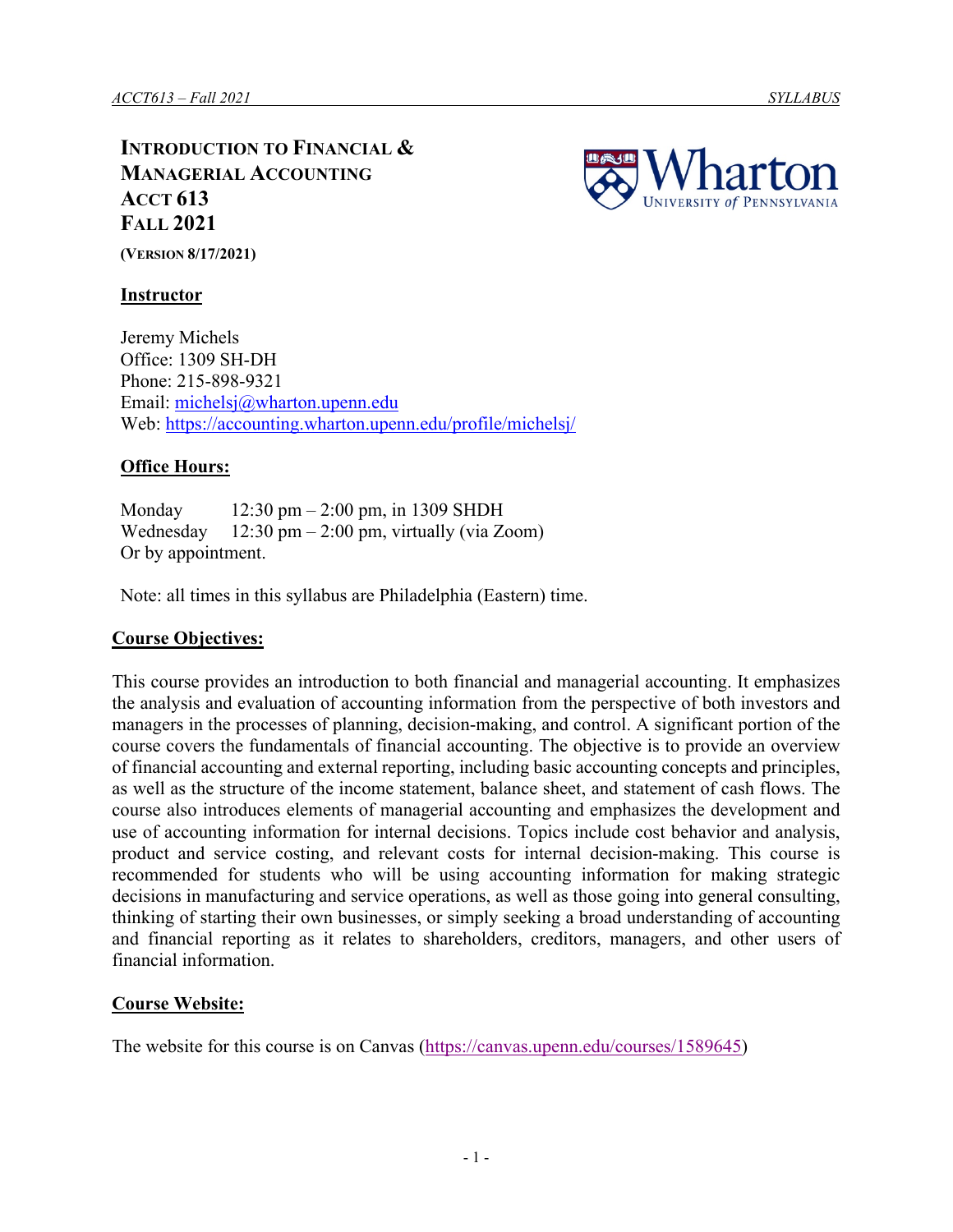# **Course Material:**

- **Textbook (required):** Dyckman, T., M. Hanlon, R. Magee, G. Pfeiffer, A. Hartgraves, and W. Morse, *Financial & Managerial Accounting for MBAs*, 3. Ed., Wharton Custom Edition, 2019, Cambridge Business Publishers. The publisher has customized this textbook for our course. It is available from the Penn Bookstore or the publisher [\(https://mybusinesscourse.com/book/wharton-fa-custom#purchase\)](https://mybusinesscourse.com/book/wharton-fa-custom#purchase).
- In the detailed schedule at the end of this syllabus, I recommend practice problems from the textbook to reinforce the material covered for each topic (I refer to 'TB' for the textbook in the syllabus). Solutions to the problems in the textbook are posted on the course website.

# **Material on the Course Canvas Website:**

The course's Canvas page is the central repository for all material related to the course. On Canvas, you will find the following materials:

- **Pre-Class Videos**: these videos cover the core concepts related to each class session. Watch these videos before the live class session.
- **Pre-Class Quizzes**: these short quizzes are based on the pre-class videos and are due the day before the class meeting.
- **Pre-Class Questions:** Post questions you have after watching the pre-class videos and completing the pre-class quiz. I will answer as many of these questions at the beginning of the class as possible. I will not reveal the identity of the students who asked the questions.
- **Recommended Textbook Readings and Problems:** These readings and problems are not required but may provide helpful background material and practice working with the accounting concepts. The readings and questions associated with each class session are given in the class schedule at the end of this syllabus. Solutions to textbook problems are also available on Canvas.
- **In-class materials:** Cases or other materials that we will discuss in class will be posted to Canvas in advance. Please have these materials available during the class meeting.
- **Homework Assignments:** These are discussed in more detail below.
- **Exam Practice Problems and Solutions:** A few old midterms and final exams (along with solutions) will be provided as we get closer to the exam dates.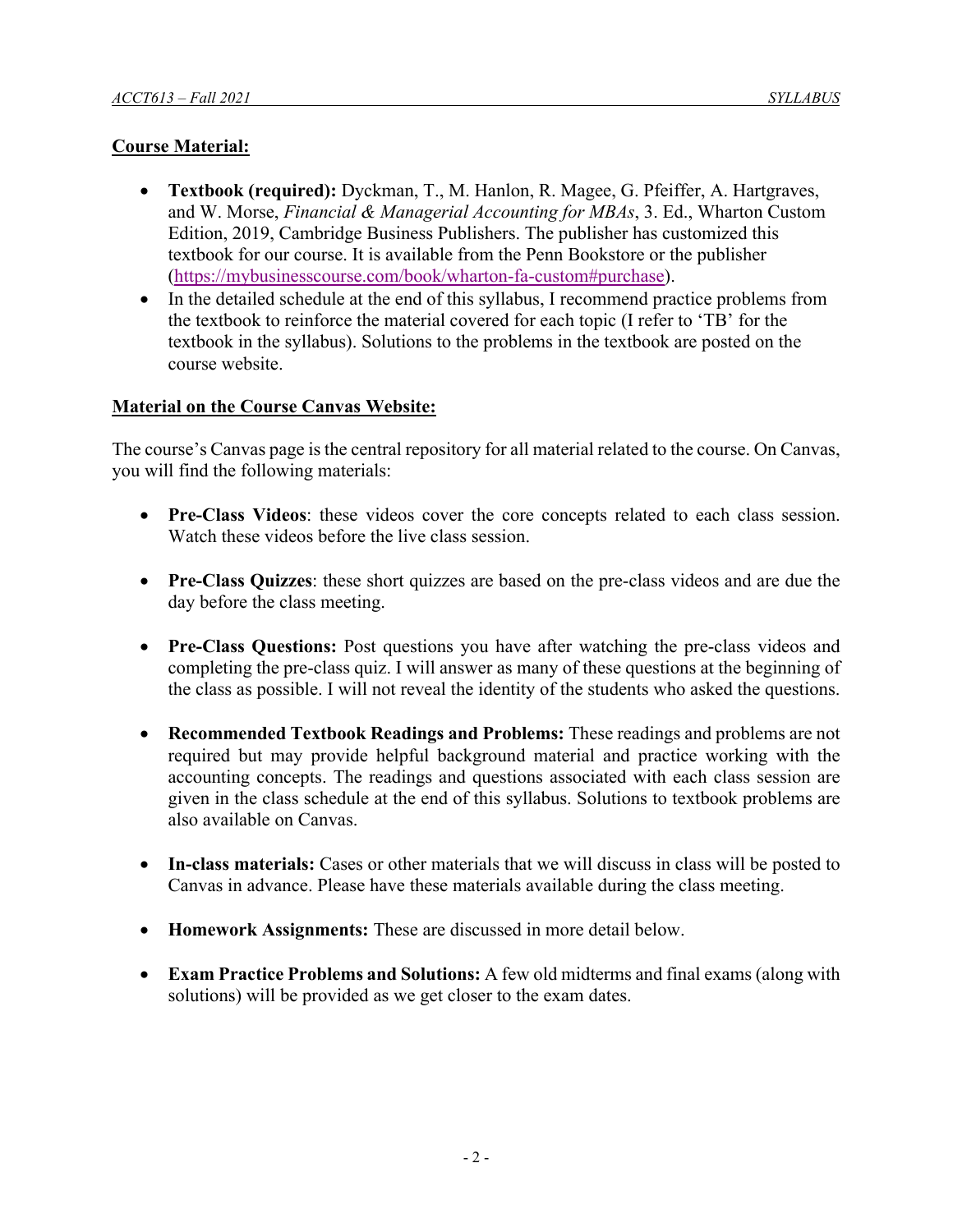## **Grading Policy:**

Final grades will be determined using the following weights:

| Midterm Exam       | $25\%$ |
|--------------------|--------|
| Final Exam         | $25\%$ |
| Pre-Class Quizzes  | $20\%$ |
| Post-Class Quizzes | $10\%$ |
| Homework           | $10\%$ |
| Engagement         | $10\%$ |

## **Midterm & Final Exams:**

The midterm exam is scheduled for **Wednesday, October 13, 7 pm – 9 pm**, and covers the material in sessions #1 through #12, inclusive. I will provide details on the administration of the exam closer to the exam day.

The final exam is scheduled by the University Registrar and covers the material in sessions #13 through #24, inclusive. The final exam date and time have yet to be scheduled. I will provide details on the administration of the exam closer to the exam day.

Exams will be administered through Canvas. Graded exams will also be made available through Canvas. If you feel that your exam has been incorrectly graded, you should contact me with a regrade request **within one week** of the graded exam being made available (requests made after that will not be considered). In your regrade request, please include a note that carefully explains the point of contention. **I will regrade the entire exam.**

It is your responsibility to complete the exam during the scheduled time. If you cannot complete an exam during the scheduled time, **please notify the MBA Office** and me as soon as possible.

## **Pre- and Post-Class Quizzes:**

Prior to most classes, there will be a short quiz consisting of about 4-5 questions (primarily multiple choice). These quizzes are meant to reinforce the material covered in the pre-class videos. Pre-class quizzes are generally due by 11:59 pm the day before the class session to which they relate.

Following most classes, there will be a short quiz consisting of 2-3 questions relating to a company's financial statements. These quizzes are meant to provide practice in applying the concepts covered in the class session. Post-class quizzes are generally due by 11:59 pm the day before the **next** class session.

Please see Canvas for exact due dates and times for pre- and post-class quizzes.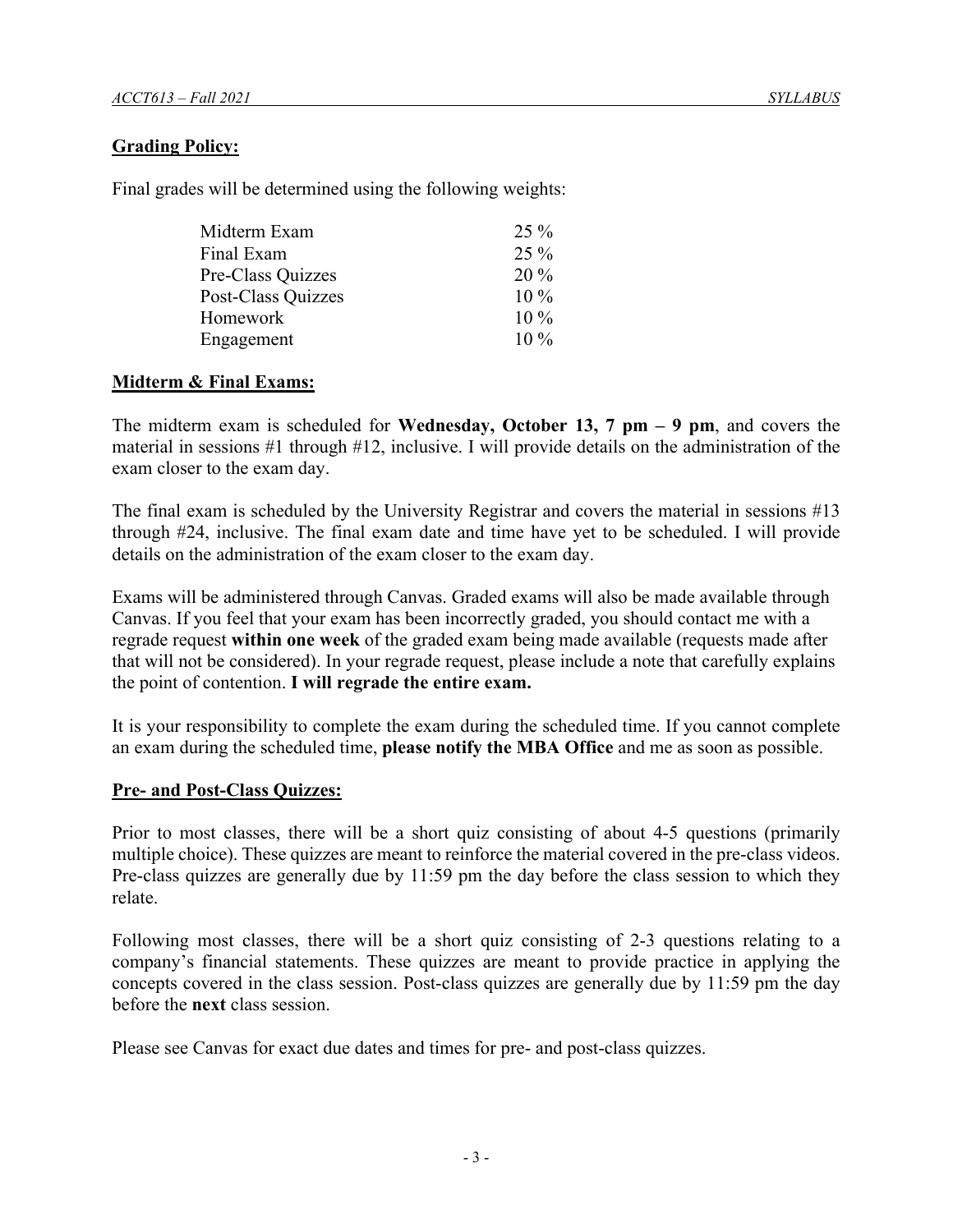#### **Homework Assignments:**

The homework assignments consist of two case write-ups. First, you must prepare a written solution for either the Wilkerson Company Case or the Caribbean Brewers Case. This homework assignment must be submitted **via Canvas** by the beginning of class when the respective case is on the class schedule. You only need to complete one of these two cases. The case solutions may be discussed in groups, but the write-up submitted must be your own work.

The second homework consists of preparing a written solution for the Cash is King Case. This write-up must also be submitted via Canvas by the beginning of the class for which the case is scheduled.

The due dates and times for the homework problem sets are as follows:

| Homework 1: | Choose and prepare a solution for one of the following:         |
|-------------|-----------------------------------------------------------------|
|             | Wilkerson Company Case (November 29, by the beginning of class) |
|             | Caribbean Brewers Case (December 6, by the beginning of class)  |

Homework 2: Cash is King Case (December 1, by the beginning of class)

#### **Course Engagement and Conduct:**

Engagement grades are based on what you add to the learning experience of the entire class. Students who consistently make contributions (either in-class or via Canvas) that facilitate discussions, help to clarify technical points, or provide new insights will receive full points. No contribution or contributions that are obvious, confusing, or peripheral will result in zero points. Consistently discourteous behavior will also result in zero class participation points.

#### **Student Preparation:**

The course's Canvas website is organized into modules. Each module corresponds to a session on the class schedule.

Each module is organized into activities you should complete before, during, or after that session's class period.

I recommend the following routine for each class session:

- 1) Pre-Class Activities:
	- a. Watch the pre-class videos at least one day before the scheduled class session.
	- b. Complete the pre-class quiz after watching the pre-class videos.
	- c. Reflect on what you find confusing or which concepts could use additional clarification and ask a question through the pre-class survey on Canvas. If you do not have any questions, you can simply enter "got it" in the survey.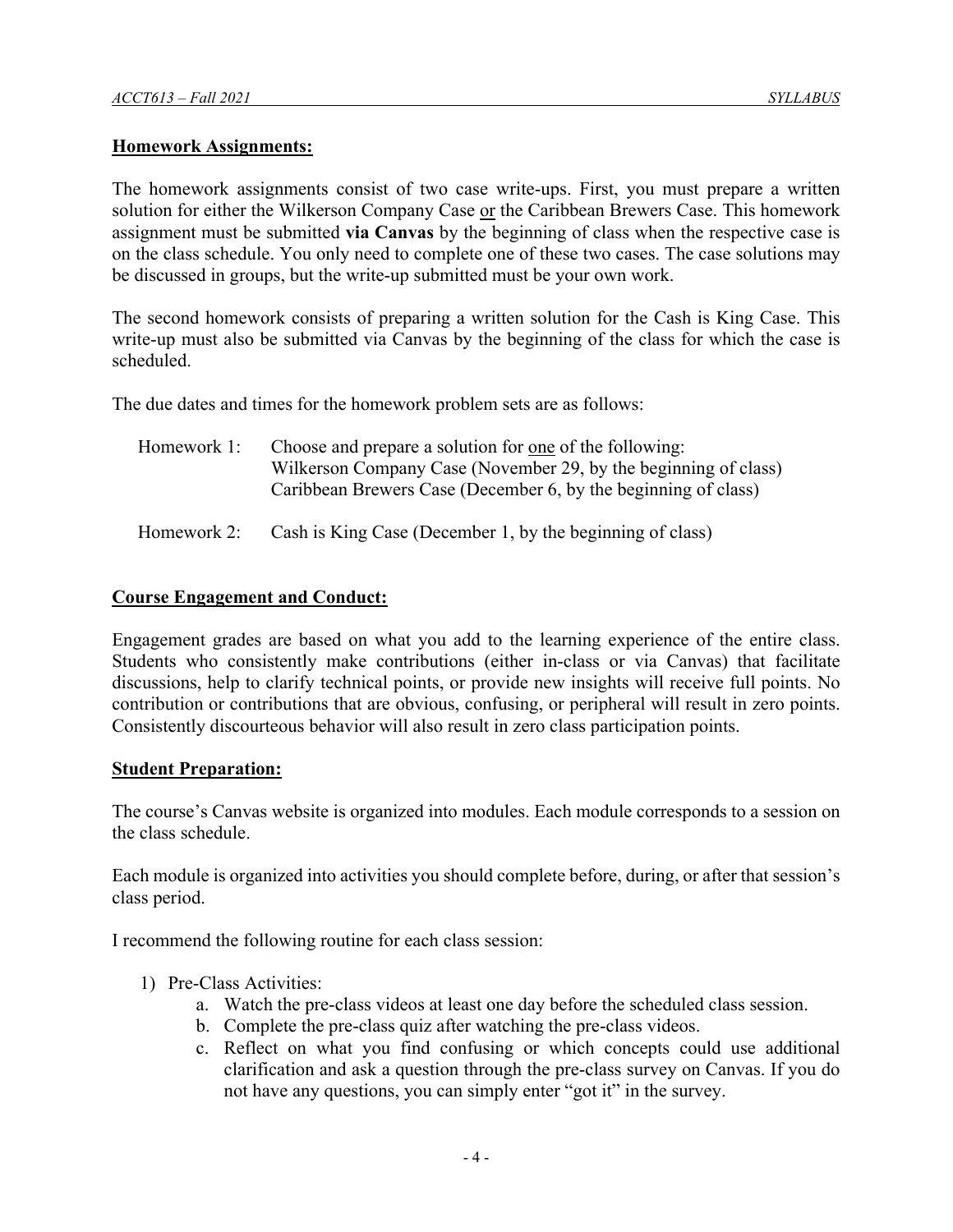- 2) In-Class Activities:
	- a. Attend the class session.
	- b. Be sure to have available any cases or other discussion items for that day's class.
- 3) Post-Class Activities:
	- a. Complete the post-class quiz.
	- b. Review your performance on the pre-class quiz.
	- c. As necessary, review the recommended textbook readings and practice problems.
		- i. Some students will find reviewing the textbook before class more helpful.

#### **Teaching Assistants and Review Sessions:**

There are five teaching assistants for the course. Irina is an accounting Ph.D. candidate. The other four TAs are second-year MBA students who performed extremely well in the introductory financial accounting course last year. The TAs will hold regular office hours according to the schedule posted on Canvas.

During office hours, one of the TAs will be present and will assist with questions about concepts, assigned problems/cases, or homework problems (however, they will not give you the solution to the homework assignments). The TAs may also periodically go over cases or homeworks recently covered in class (or work through practice exam problems). Note that the TAs are jointly servicing both ACCT611 and ACCT613, so you may encounter students from both courses attending the same office hours.

The five TAs for the course are as follows:

| Irina Luneva       | iluneva@wharton.upenn.edu  |
|--------------------|----------------------------|
| Mike Adams         | adamsmj@wharton.upenn.edu  |
| <b>Brandon Fix</b> | $bfix@$ wharton.upenn.edu  |
| Patrick Nikong     | pnikong@wharton.upenn.edu  |
| Vikramveer Thakore | vthakore@wharton.upenn.edu |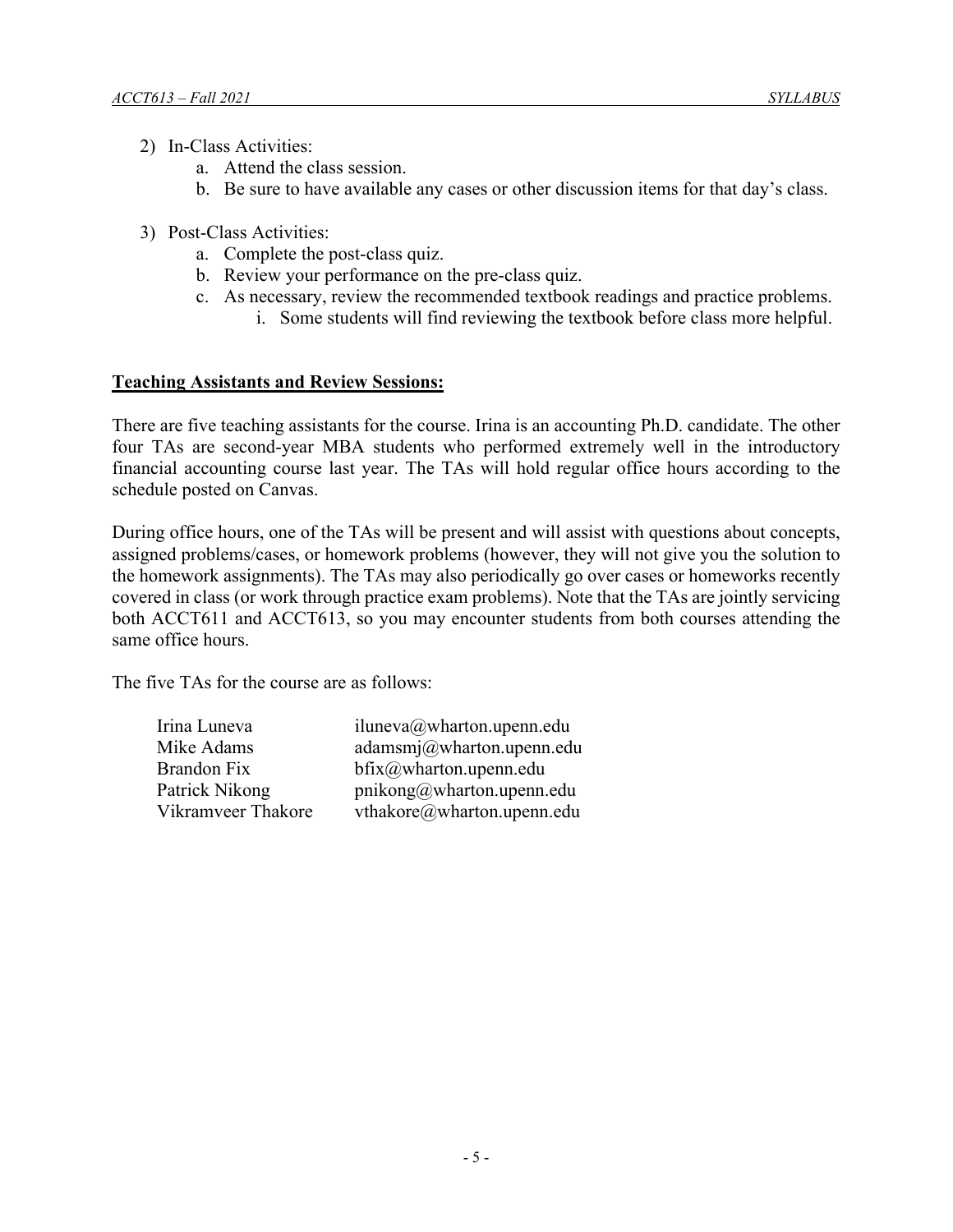# **Ethics Matrix:**

The Wharton MBA Code of Ethics typically requests an Ethics Matrix for each class to provide ground rules and ethical guidelines for course materials and assistance from classmates or others. Below is the completed matrix for this course. If you have any questions about the matrix, please feel free to ask me.

|                                                                                                                         | Materials                                           |                            |                        |                            |                        |                          |                                               | People                                                      |                                                                                     |                                             |                                                   |                           |
|-------------------------------------------------------------------------------------------------------------------------|-----------------------------------------------------|----------------------------|------------------------|----------------------------|------------------------|--------------------------|-----------------------------------------------|-------------------------------------------------------------|-------------------------------------------------------------------------------------|---------------------------------------------|---------------------------------------------------|---------------------------|
| ACCT <sub>613</sub><br>Financial & Managerial<br>Accounting                                                             | Approved calculator                                 | Laptop / other electronics | Summary sheet of notes | Current book / class notes | Past notes / summaries | Past exams / assignments | Internet content / other<br>outside materials | Learning team / approved<br>work team                       | Other student(s) in same<br>section                                                 | Student(s) in other sections<br>(same term) | Wharton student not taking<br>the class this term | Person outside of Wharton |
| In-Class Readings &<br>Cases                                                                                            | A                                                   | $\mathsf{A}$               | $\mathsf{A}$           | A                          |                        |                          | A                                             | W                                                           | W                                                                                   | W                                           |                                                   |                           |
| Homework Case<br>Write-ups                                                                                              | A                                                   | A                          | $\mathsf{A}$           | A                          |                        |                          | A                                             | D                                                           | D                                                                                   | D                                           |                                                   |                           |
| Pre/Post-Class<br>Quizzes                                                                                               | A                                                   | A                          | A                      | A                          | $\mathsf{A}$           |                          | A                                             |                                                             |                                                                                     |                                             |                                                   |                           |
| Midterm &<br>Final Exams                                                                                                | A                                                   | A                          | A                      | A                          | A                      | A                        | A                                             |                                                             |                                                                                     |                                             |                                                   |                           |
|                                                                                                                         | $A =$ Allowed material<br>Shaded Cell = Not allowed |                            |                        |                            |                        |                          | specific answers.                             | $W =$ Allowed to work together<br>Shaded Cell = Not allowed | $D =$ Discussion of general concepts and<br>procedures is allowed but no sharing of |                                             |                                                   |                           |
| Other comments:<br>The information above covers many common situations but will not cover every circumstance. Remember: |                                                     |                            |                        |                            |                        |                          |                                               |                                                             |                                                                                     |                                             |                                                   |                           |

Th[e Wharton MBA Code of Ethics](http://spike.wharton.upenn.edu/mbaprogram/Policies/ethics_code_2008.cfm) that you accepted requires, among other things, that you represent yourself and your work honestly, don't try to gain unfair advantage over other students, follow the instructor's guidelines and respect confidentiality of your work and the work of others.

Should you have questions, please contact your ethics liaison or professor.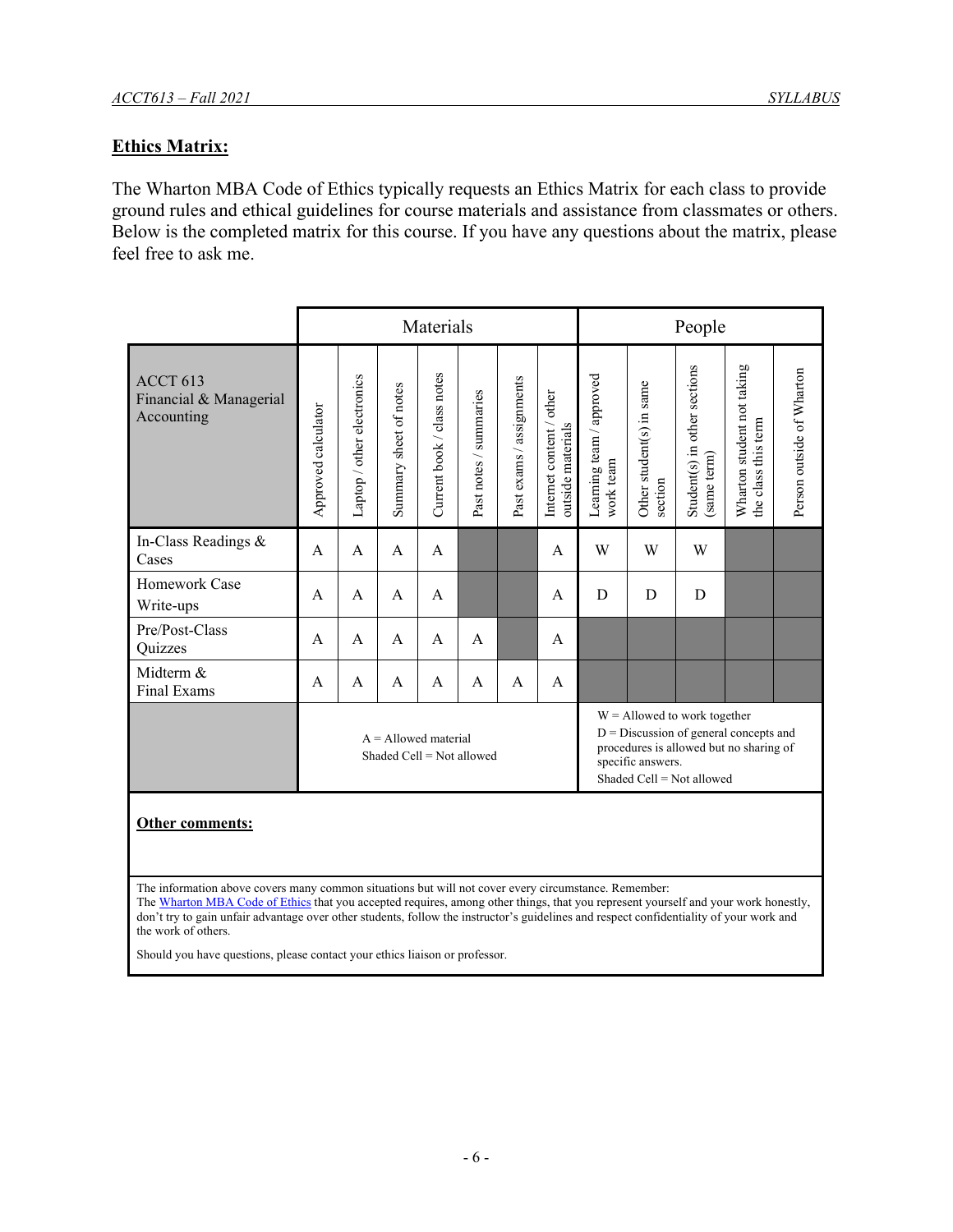# **Class Schedule**

**Key:** TB refers to the Dyckman et al. textbook (Wharton custom edition); x-y means problem y in chapter x of the textbook.

| 1              | Mon 8/30  |      | <b>Introduction</b>               |                                                              |
|----------------|-----------|------|-----------------------------------|--------------------------------------------------------------|
|                |           |      | TB Reading:                       | Chapter 1                                                    |
|                |           |      | TB Problems:                      | M1-24, E1-28, E1-29, P1-38, P1-40                            |
|                |           |      |                                   |                                                              |
| $\overline{2}$ | Wed       | 9/1  | <b>Accrual Accounting</b>         | The Accounting Equation; Bookkeeping Basics; Introduction to |
|                |           |      | Case:                             | Animatronics: Step 1                                         |
|                |           |      | TB Reading:                       | Chapter 2                                                    |
|                |           |      | TB Problems:                      | Chapter 2: M2-18, M2-19, M2-26, E2-35, E2-44, P2-66          |
| 3              | Wed $9/8$ |      |                                   | <b>Adjusting Entries and Preparing Financial Statements</b>  |
|                |           |      | Case:                             | Animatronics: Steps $2 - 4$                                  |
|                |           |      | TB Reading:                       | Chapter 3                                                    |
|                |           |      | TB Problems:                      | Chapter 3: M3-22, M3-24, E3-32, P3-42, P3-49                 |
|                |           |      |                                   |                                                              |
|                |           |      |                                   |                                                              |
| 4              | Mon       | 9/13 | <b>Balance Sheet Presentation</b> |                                                              |
|                |           |      | TB Reading:                       | Chapter 1, Appendix 1A                                       |
|                |           |      | TB Problems:                      | E1-35, M2-21, M2-23, E2-40                                   |
|                |           |      |                                   |                                                              |
| 5              | Wed 9/15  |      | <b>Revenue Recognition</b>        |                                                              |
|                |           |      | Case:                             | Salesforce                                                   |
|                |           |      | TB Reading:                       | Chapter 2, p. 54-56; Chapter 6, p. 274-279                   |
|                |           |      | TB Problems:                      | M6-14, M6-17, E6-27, E6-31, E6-33                            |
|                |           |      |                                   |                                                              |
| 6              | Mon       | 9/20 | <b>Statement of Cash Flows</b>    |                                                              |
|                |           |      | Case:                             | Animatronics: Step 5                                         |
|                |           |      | TB Reading:<br>TB Problems:       | Chapter 4<br>M4-23, M4-26, M4-31, E4-34, E4-38, E4-41, E4-44 |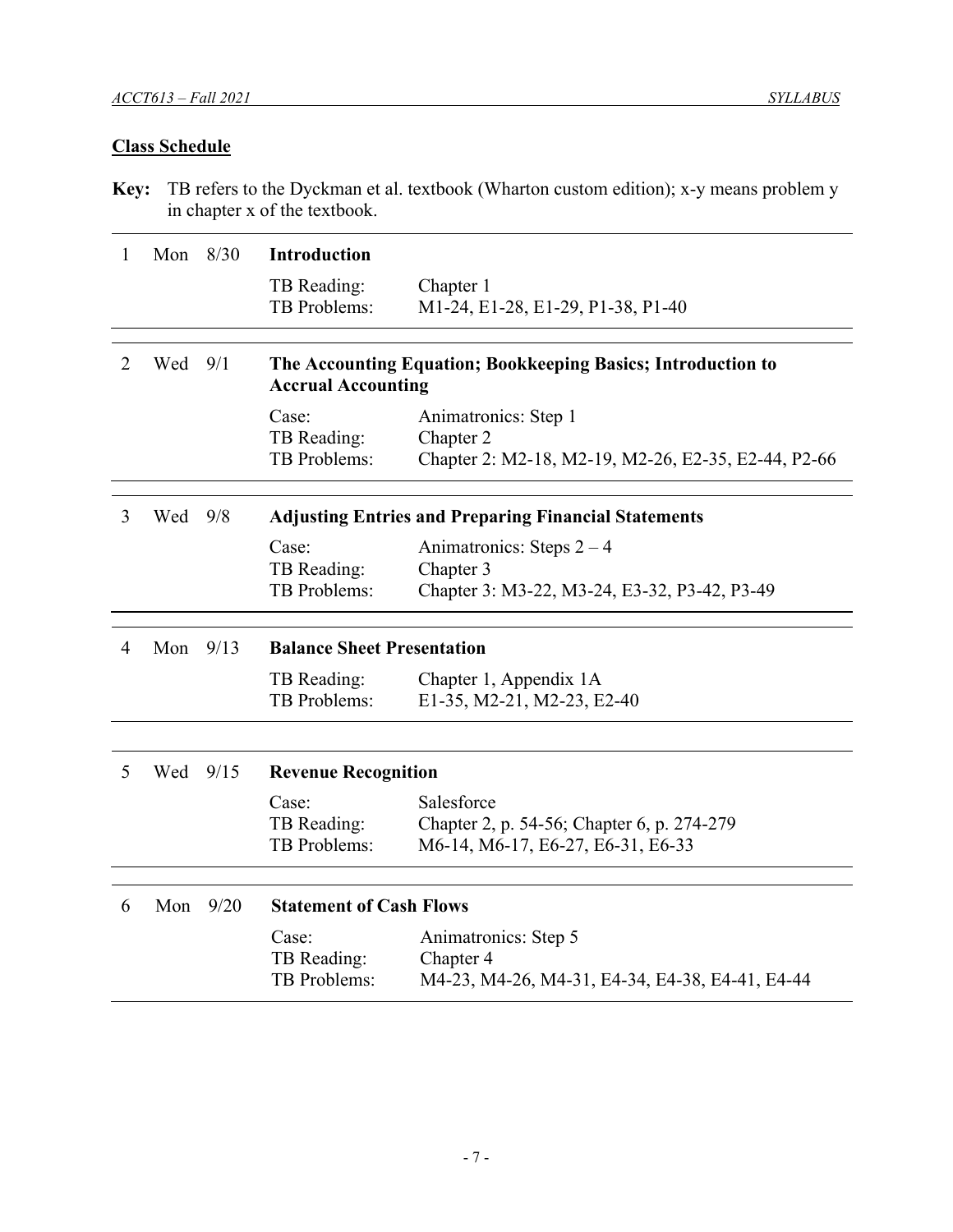| 7  |     | Wed 9/22 |                                      | <b>Statement of Cash Flows (continued)</b>                |
|----|-----|----------|--------------------------------------|-----------------------------------------------------------|
|    |     |          | Case:                                | Callaway Golf                                             |
|    |     |          | TB Reading:                          | Chapter 4                                                 |
|    |     |          | TB Problems:                         | P4-51, P4-54                                              |
|    |     |          |                                      |                                                           |
| 8  | Mon | 9/27     | <b>Accounts Receivable</b>           |                                                           |
|    |     |          | Case:                                | Omnicell                                                  |
|    |     |          | TB Reading:                          | Chapter 6                                                 |
|    |     |          | TB Problems:                         | M6-18, M6-20a-b, E6-34, E6-35, E6-38                      |
|    |     |          |                                      |                                                           |
| 9  | Wed | 9/29     |                                      | <b>Inventory, Product Costing, and Cost of Goods Sold</b> |
|    |     |          | Case:                                | <b>TBD</b>                                                |
|    |     |          | TB Reading:                          | Chapter 7; Chapter 17, p. 830-835                         |
|    |     |          | TB Problems:                         | M7-15, M7-19, M7-20, E7-26, E7-29, E7-31, M17-14          |
|    |     |          |                                      |                                                           |
| 10 | Mon | 10/4     | <b>Long-Lived Assets</b>             |                                                           |
|    |     |          | TB Reading:                          | Chapter 8                                                 |
|    |     |          | TB Problems:                         | M8-11, M8-14, E8-24, P8-36                                |
|    |     |          |                                      |                                                           |
| 11 | Wed | 10/6     | <b>Long-Lived Assets (continued)</b> |                                                           |
|    |     |          | Case:                                | <b>TBD</b>                                                |
|    |     |          | TB Reading:                          | Chapter 8                                                 |
|    |     |          | TB Problems:                         | M8-17, E8-29, E8-35, P8-39                                |
|    |     |          |                                      |                                                           |
| 12 | Mon | 10/11    |                                      | <b>Introduction to Financial Statement Analysis (FSA)</b> |
|    |     |          | TB Reading:                          | Chapter 5                                                 |
|    |     |          | TB Problems:                         | M5-14, M5-18, M5-24, E5-32, E5-33, E5-34                  |
|    |     |          |                                      |                                                           |
|    | Wed | 10/13    | Midterm Exam (7pm – 9pm)             |                                                           |
|    |     |          |                                      | (Topics covered: Sessions $#1 - #12$ , inclusive)         |
|    |     |          |                                      |                                                           |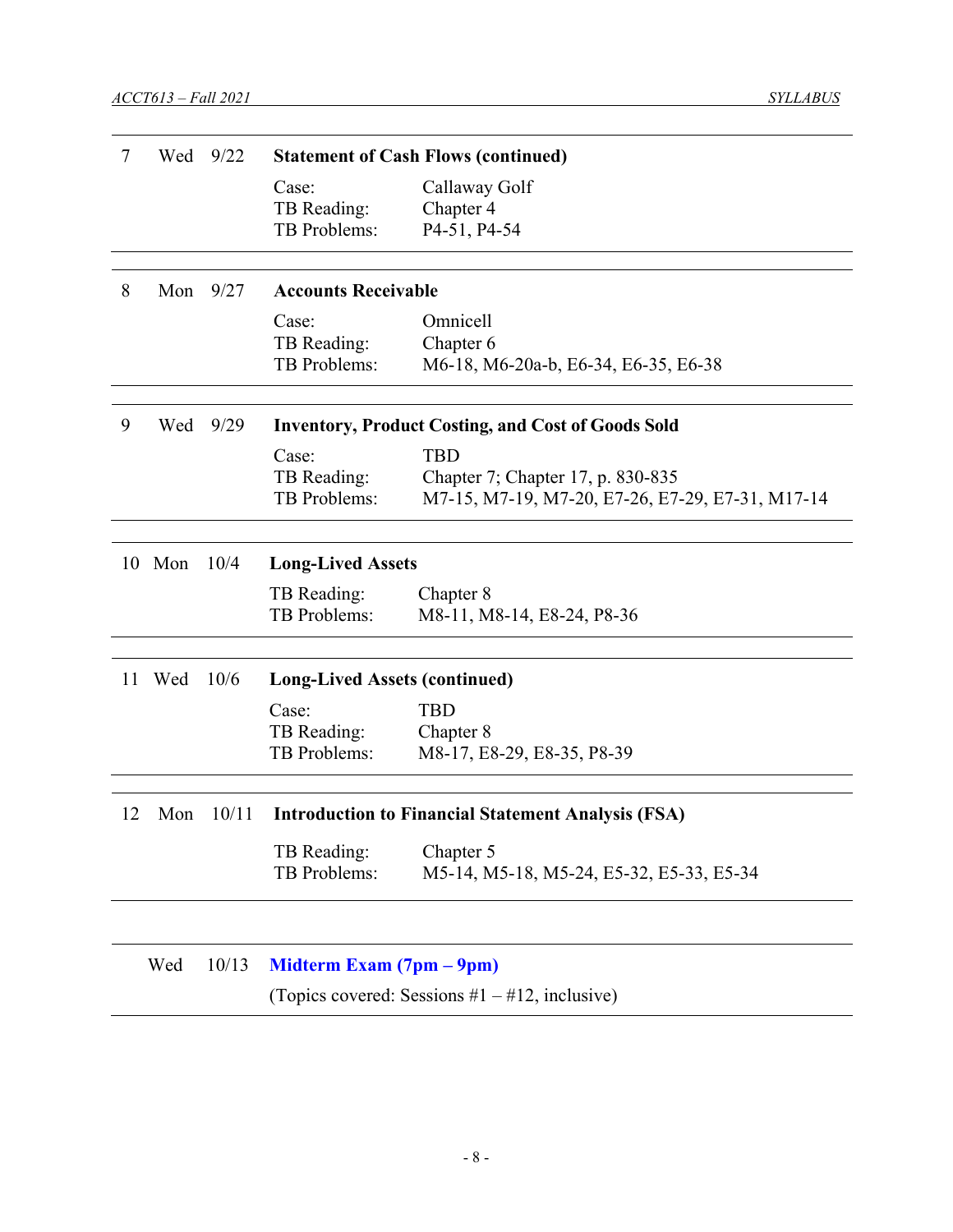| 13 | Mon    | 10/25        | <b>Long-Term Debt</b>                |                                                                                                                      |
|----|--------|--------------|--------------------------------------|----------------------------------------------------------------------------------------------------------------------|
|    |        |              | Case:<br>TB Reading:<br>TB Problems: | Starbucks (begin)<br>Chapter 9, Appendix A (p. 638, Time-Value of Money)<br>M9-21, M9-22, M9-28, M9-31, M9-34, E9-40 |
|    | 14 Wed | 10/27        |                                      | <b>Long-Term Debt (continued) and Leases</b>                                                                         |
|    |        |              | Case:<br>TB Reading:<br>TB Problems: | Starbucks (continue)<br>Chapter 10, p. 464-476<br>M9-23, M9-26, E9-47, P9-53<br>M10-13, M10-15, E10-26, E10-27       |
|    | 15 Mon | 11/1         | <b>Commitments and Contingencies</b> |                                                                                                                      |
|    |        |              | Case:<br>TB Reading:<br>TB Problems: | McKesson Corp<br>Chapter 10, p. 498-499<br>E10-29, P10-38                                                            |
|    | 16 Wed | 11/3         | <b>Deferred Taxes</b>                |                                                                                                                      |
|    |        |              | TB Reading:<br>TB Problems:          | Chapter 10, p. 486-497<br>M10-23, E10-34, E10-35, P10-41, P10-42                                                     |
|    | 17 Mon | 11/8         | <b>Owners' Equity</b>                |                                                                                                                      |
|    |        |              | Case:<br>TB Reading:<br>TB Problems: | PepsiCo<br>Chapter 11<br>M11-20, M11-21, M11-25                                                                      |
|    |        | 18 Wed 11/10 | <b>Owners' Equity (continued)</b>    |                                                                                                                      |
|    |        |              | Case:<br>TB Reading:<br>TB Problems: | <b>TBD</b><br>Chapter 11<br>M11-35, E11-45, E11-54                                                                   |
|    | 19 Mon | 11/15        |                                      | <b>Managerial Accounting &amp; Cost Concepts</b>                                                                     |
|    |        |              | TB Reading:<br>TB Problems:          | Chapters 13 and 15<br>Chapter 13: M13-13, M13-19, E13-25<br>Chapter 15: M15-11, M15-12, M15-16, E15-25               |